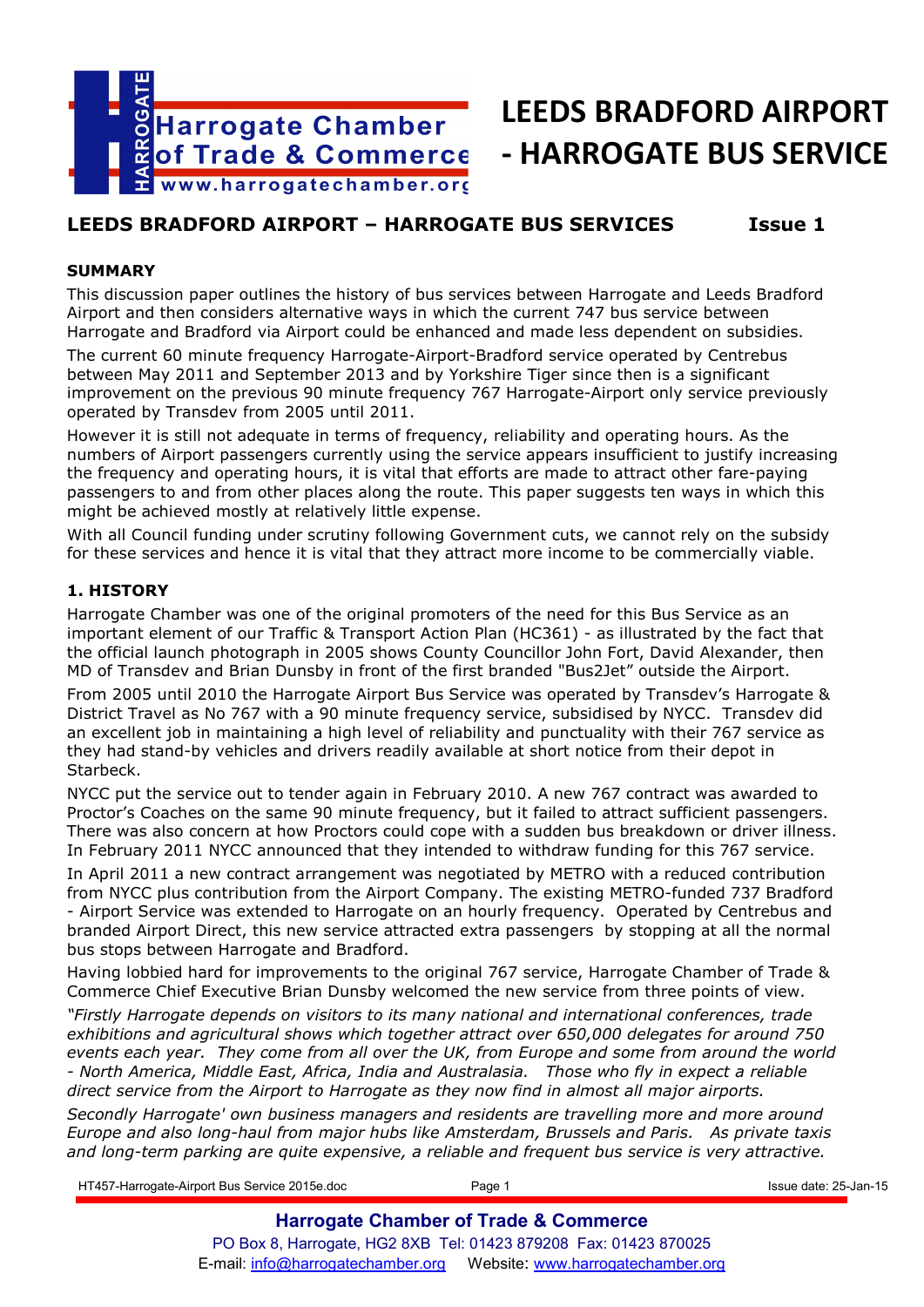*Thirdly the new additional benefit of this 737 service is the hourly direct connection between Bradford and Harrogate, calling at all stops along the route. This will be beneficial for commuters, shoppers and students, with some many opportunities now available in Harrogate colleges, hotels, restaurants and shops.* 

*So we welcome the new service, we congratulate Centrebus in finding a way to link it to their existing services and for accepting the commercial risk, and we thank the Airport Management, North Yorkshire County Council and WYPTE for subsidising the core costs of the service".* 

Centrebus was acquired by Arriva plc in September 2013 and the service was re-branded as Yorkshire Tiger from April 2014, but the timetable for the 737 Bradford-Guiseley-Harrogate remained unchanged.

In March 2014, METRO said "*the 737 contract, along with those for other Airport services had recently been extended and will now expire on 29 October 2016. I am aware that Yorkshire Tiger are keen to make improvements to both Bradford services and it is likely that this will take place from April 2015 when North Yorkshire's £15,000 per annum funding for the 737 ends."*

In actual fact, the Airport - Harrogate service was linked to the more direct 747 Bradford-Greengates – Airport service in October 2014 in an effort to improve punctuality – but the frequency remained at 60 minutes.

## **2. FREQUENCY**

The Chamber said at the outset in 2005 that a 90 minute frequency service would simply not be used sufficiently to become viable, as people will not wait up to 90 minutes for the next bus if they have just missed one. Likewise for outbound services to the Airport - it means in most cases that passengers would be either too early or too late for the official check-in time. It really needs to be at least every 45 minutes and preferably every 30 minutes to attract sufficient air passengers.

Of those visitors and returning residents arriving on a flight who have just missed one bus to Harrogate, how many are going to wait up to one and a half hours for the next bus? This is totally unsuitable for business visitors and leisure visitors alike and very disappointing indeed.

Our concern then was that with a trial period having just one bus every 90 minutes, the likely level of passenger usage would be so low that it would be deemed to attract insufficient support, and therefore be lapsed, which proved to be the case. We said that we needed to start with a 30 or 45 minute frequency as a minimum and then hopefully the demand will increase for more services in future.

The Chamber has repeatedly pressed for at least an hourly frequency because passengers would not wait for up to 90 minutes for the next bus, and NYCC responds that an increase in frequency would require more buses and drivers, and therefore significantly increase the cost of the service. Given that the subsidy level per passenger was already quite high, the County Council said that they could not justify increasing the frequency without further external investment or a substantial increase in patronage; this point has also been made to LBIA.

When NYCC indicated that they wished to substantially reduce their funding in 2011, METRO took the initiative and negotiated with Centrebus to operate a 60 minute frequency service between Harrogate and the Airport, as an extension of the 737 Bradford-Airport services. This was better than the previous 90 minute 767 service and enabled workers and shoppers as well as air passengers to commute directly between Bradford and Harrogate, but still not as many as we really need.

The only recent frequency change to Leeds Bradford Airport services was from 27 April 2014 when Service 757 (Leeds – LBIA) had an increase in the Mon-Sat daytime frequency from every half hour to every twenty minutes plus an improvement in early morning and late evening departures.

Most regional Airports in other parts of the UK operate at frequencies in the range of every 10-20 minutes at Belfast, Birmingham, Bristol, Edinburgh, Glasgow and Newcastle for example.

## **3. EARLY MORNING & EVENING SERVICES**

In addition to our concern over frequency, members and residents repeatedly complained that the Harrogate-Airport service did not match the current Airport Schedules for early morning flight departures and evening returns. This again made it impracticable for air passengers or for airline or airport staff to rely upon the Airport Bus service, so they continued to drive and park – or use rather expensive taxis.

HT457-Harrogate-Airport Bus Service 2015e.doc **Page 2** Page 2 **Issue date: 25-Jan-15** Issue date: 25-Jan-15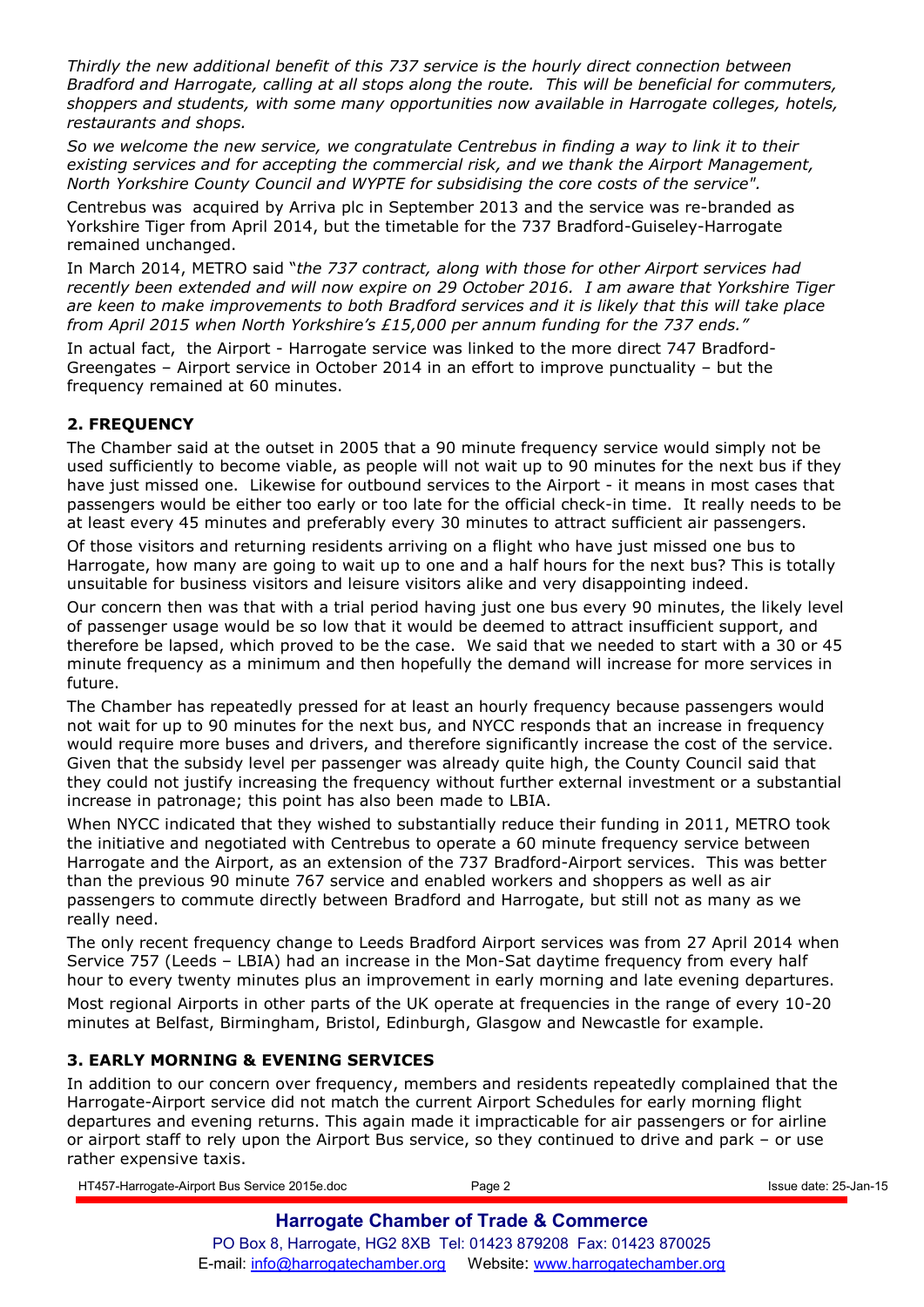## **3.1. Early morning ex Harrogate.**

The 05.15 from Bradford reaches the Airport by 05.51 - but the first bus from Harrogate does not leave until 05.46 and does not reach the Airport until 06.16. This is far too late for passengers to check-in for several early morning flights – for example:

> 06.15 Amsterdam 06.30 Dublin 06.40 Southampton 07.00 Aberdeen 07.00 Amsterdam

## **3.2. Evening departures from the Airport to Harrogate.**

The last bus to Harrogate now leaves the Airport at 21.28, whereas the Bradford buses run on until 23.30. This means for example that Harrogate passengers on the following scheduled flights would be likely to miss the bus:

> 21.05 Aberdeen - Eastern Airways 21.20 Amsterdam - KLM 21.30 Düsseldorf - Jet.2 21.50 Dublin - Ryanair 22.30 Alicante - Jet.2 23.50 Malta - Ryanair

 (The above pattern of departures and arrivals will vary day to day but are broadly similar each week. Winter schedules of course may change things.)

## **3.3. Vehicle & Driver location and back-up**

To ensure prompt operation of the early morning services to the Airport and the late evening return services to Harrogate, it would presumably be helpful if some of the vehicles and drivers are based in Harrogate. Running buses empty from remote depots to begin a service is wasteful of fuel and driving hours. Likewise the service needs a reliable back-up of spare vehicles and drivers in case of accident, breakdown or illness.

## **4. RELIABILITY**

We have received several reports of missing and late-running buses on the Harrogate route. Yorkshire Tiger has explained that reliability is not just affected by vehicle breakdowns. They have had a number of instances where journeys have not operated as the driver was at the limit of their legal driving hours due to the excessive delays en-route caused by roadworks and traffic congestion.

The building of the Marks & Spencer development on the A61 Leeds Road at Oatlands was particularly disruptive for several months to the point that they had to use additional buses to maintain some semblance of service. The revised timetable that they have implemented addresses this factor and therefore they anticipate that reliability will significantly improve. In conjunction with a refurbishment of our fleet they are confident that both the reliability and punctuality of the service between Harrogate and the Airport will improve considerably.

The Chamber has repeatedly called on NYCC Highways Dept to optimise the numerous traffic light systems in Harrogate to maximise flow of traffic on the major roads. A computer-controlled system known as SCOOT is due to be installed and commissioned in 2015 to achieve this

## **5. FUNDING STREAMS**

Historically NYCC contributed around £53,000 a year for the 767 service between 2005 and 2010, but this was reduced to only £15,000 in 2011 when the Harrogate-Airport service was combined with the Bradford-Airport service. Leeds Bradford Airport Company made up the shortfall, as part of their commitment to improve surface access to the Airport. We understand that the current contributions towards the cost of the Harrogate extension are  $£45,000$  from LBIA and  $£15,000$ from NYCC.

We recognise that it is difficult for most Regional Airport bus services to earn sufficient revenue from fare-paying passengers – especially when a significant number travel "free" using a National

HT457-Harrogate-Airport Bus Service 2015e.doc Page 3 Issue date: 25-Jan-15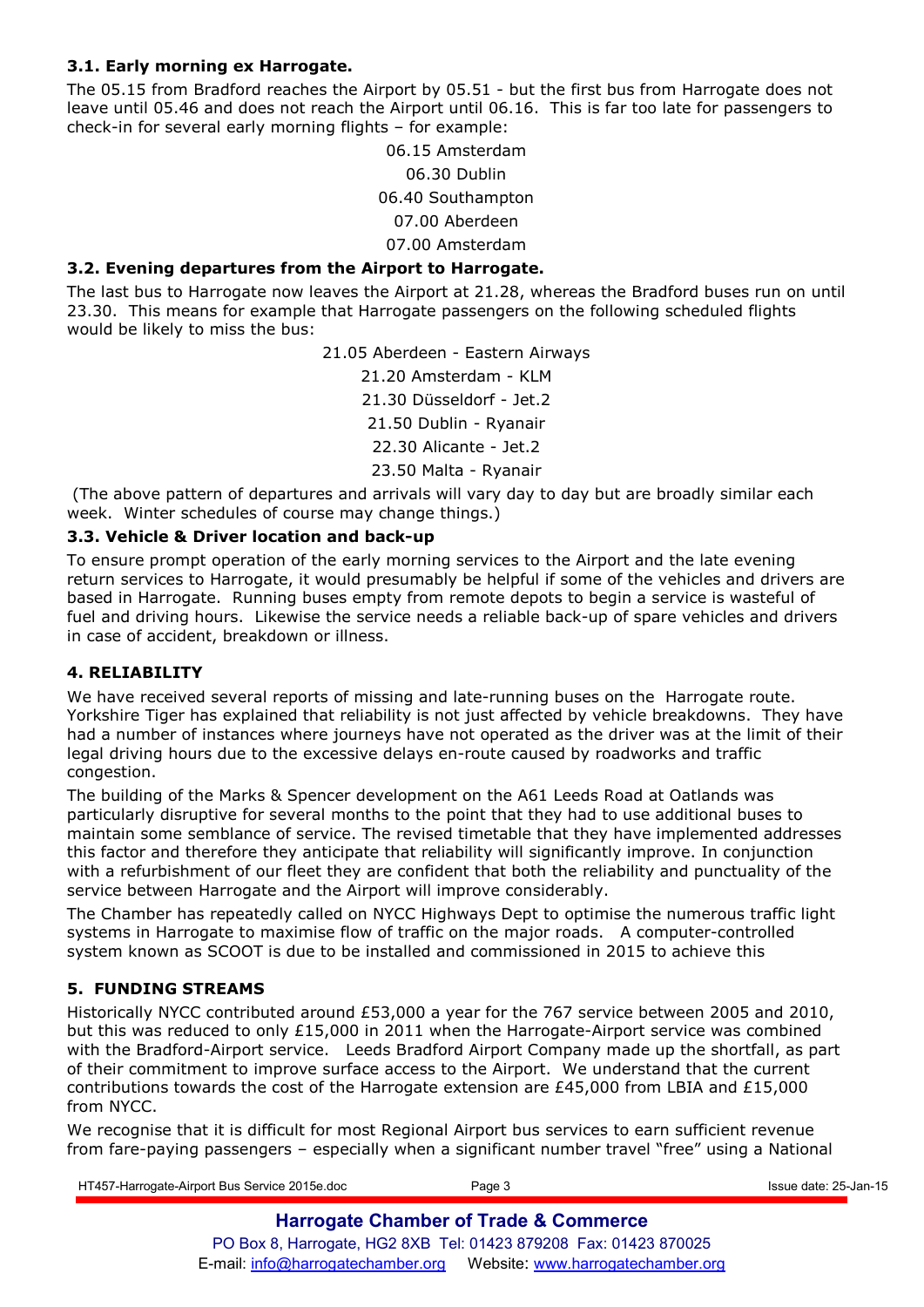Concessionary Bus Pass. Hence subsidy is vital and we are grateful to NYCC and the Airport Company for underwriting the Harrogate-Airport Service at present. However this cannot be relied upon indefinitely.

In response to recent enquiries from this Chamber, Clive Hopkinson said "*WYCA (Metro) is under financial pressure to continue to make savings in funding for bus services across West Yorkshire and they are not in a position to subsidise additional journeys into North Yorkshire.* 

*The current NYCC contribution of £15,000 per annum may be lost from 1 April 2015 and it will be up to Yorkshire Tiger should they wish to absorb this reduction in subsidy."* 

Local M.P Nigel Adams recently raised the funding issue with NYCC and he had a reply from Mary Welch, Passenger Transport Officer, NYCC to say that contractual arrangements are now in place until the end of the current Metro contracts for the other Airport services which now run until October 2016. However she went on to say that due to the financial cutbacks, the County cannot fund any additional journeys at this time.

Hence the Harrogate-Airport service seems safe for 2015-16, but clearly we need to see if new funds can be found from other 'pots'- e.g. NYCC or HBC economic development budgets; Airport surface access budget; major Airline Operators promotion; Local Economic Partnerships; local major businesses, etc. If extra funds could be found to secure a higher frequency, together with earlier and later services, then it should be possible to promote the whole service more effectively and hence attract more fare-paying passengers on the route – as outlined below.

Leeds Bradford Airport Company stated recently *"We provide voluntary financial support to the airport bus services, including the Harrogate connection. We want to make sure that the operators provide effective and attractive services to our passengers. One of the areas we regularly discuss with the bus operators is providing us with clear and detailed information on bus patronage, so that we can see how the buses are used throughout the day, week and year, attribute patronage to airport and non-airport users and, as far as possible, match bus services to our flight schedules".* Clearly this continued support is vital for the Harrogate-Airport services.

## **6. CONSULTATION**

There has been a serious lack of consultation throughout the NYCC & METRO re-tendering processes, despite our repeated explanations of what was required for an effective Harrogate– Airport bus service. In 2010 we were surprised to learn that NYCC had issued an invitation to retender for this service without any apparent prior consultation with the Airport Management, the Harrogate Borough Council or Harrogate Chamber of Trade & Commerce - the main voice of business in Harrogate. We feel sure that all three bodies would have explained our joint concerns over the inadequacy of the present service and our suggestions on how it needs to be improved in order to become a viable public service by meeting the needs of many more passengers.

Likewise we only learned about the new agreement with Centrebus in 2011 after the details had been negotiated by NYCC, METRO and the Airport. The views of passengers and of the many businesses dependent on the service appear not to have been considered in this process.

This paper is therefore a digest of our past efforts to achieve an improved Harrogate-Airport bus service, so it covers various issues and suggestions for consideration by NYCC, METRO and LBIA.

## **7. PROMOTION OF HARROGATE-AIRPORT-BRADFORD SERVICES.**

Harrogate Chamber has previously suggested various ways in which the Airport services could be enhanced and promoted to make them more attractive to both air passengers and local residents. This section summarises the main suggestions for consideration by the organisations concerned, although we accept that some actions may already be in hand that we may not be aware of.

**7.1 Airlines**. The Airport's Aviation Development Director Tony Hallwood has done a great job in attracting many new scheduled flights to LBIA, including Aer Lingus, British Airways, Eastern Airways; Easyjet, FlyBE, Jet2, KLM, Monarch Airlines, Ryanair and Thomson. This success needs to be reflected in comparable Airport Express Bus Services that match the operating hours for all these routes - and for the airline staff as well as for passengers in both directions.

Could each of these airlines be persuaded to promote the various LBIA bus services on their web sites linked to their LBIA flights? Even better could they be persuaded to make a financial contribution towards the cost of the Airport bus services?

| HT457-Harrogate-Airport Bus Service 2015e.doc | Page 4                                                           | Issue date: 25-Jan-15 |
|-----------------------------------------------|------------------------------------------------------------------|-----------------------|
|                                               | <b>Harrogate Chamber of Trade &amp; Commerce</b>                 |                       |
|                                               | PO Box 8, Harrogate, HG2 8XB Tel: 01423 879208 Fax: 01423 870025 |                       |
|                                               |                                                                  |                       |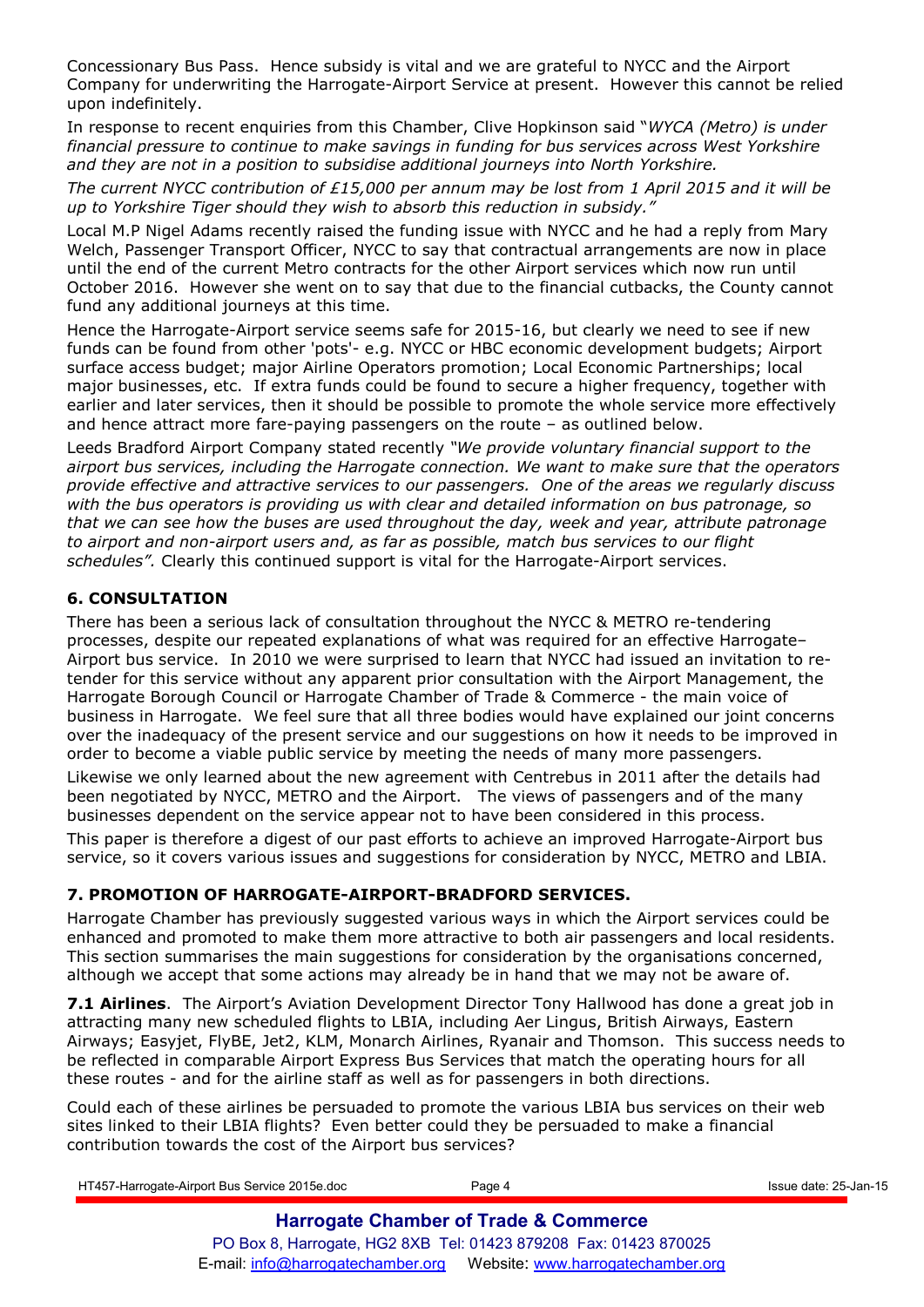**7.2 Welcome to Yorkshire**. The official visitor site for Yorkshire, Welcome to Yorkshire, has a comprehensive web site www.yorkshire.com but their airport travel information is well out of date.

Welcome to Yorkshire made special efforts in 2014 to attract not only leisure tourists to the Yorkshire Region as a whole but especially to the Harrogate District for the Tour de France Grand Depart. They also aim to attract business visitors to Harrogate for conference, exhibitions and shows of all types.

However under the heading "Onward travel from regional airports" their information is out of date: "*Leeds Bradford International Airport - MetroConnect provides direct bus services to Bradford and*  Leeds while Service 767 offers a bus service to/from Harrogate bus station". But in both cases the web links are obsolete and they fail to connect to the current bus service operators at LBIA.

**7.3 Visit Harrogate.** This destination management organisation is now promoting Harrogate for both business and leisure tourism all the year round. Their web site does promote the Airport and states *"There is an hourly bus service (the 737 Airport Direct service) to/from Harrogate Bus Station during the day from where buses can be caught from there to the rest of Harrogate district."* Unfortunately the web link is to the old 737 timetable which does not include the new 747 service to Harrogate. www.visitharrogate.co.uk/travel/leeds-bradford-international-airport

**7.4 Hotels & Guest Houses.** Harrogate has over 2,000 beds in a variety of large and small hotels and guest houses, which are in use all the year round by both business and leisure visitors

The larger hotels are represented by Destination Harrogate (www.destinationharrogate.co.uk) whose web site promotes LBIA but is nearly five years out of date:

*Leeds/Bradford International Airport. Tel: + 44 (0) 113 250 9696, www.lbia.co.uk. 20 minutes drive from Harrogate. Daily scheduled flights. Worldwide connections and direct flights from the UK and Europe. Bus2Jet - This is the new bus service between Harrogate & Leeds Bradford Airport. www.bus2jet.com.* 

In 2010, the Chamber suggested operating the 767 service as a "Harrogate Hotel Hoppa", going around the major hotels on the route into and out of Harrogate. This would obviously attract more publicity from the hotels it served and this in turn would generate extra passengers. However the NYCC decision to terminate the 767 Contract with Procter's Coaches ended that dialogue.

Over 40 smaller hotels, guest houses and B&B's are represented by Accommodation Harrogate www.accommodationharrogate.co.uk - but their web site does not include any information on travel to Harrogate apart from a road map. Clearly this is a good opportunity for some reciprocal promotion with the Airport and the bus operators. Maybe a discounted ticket price could be given in return for a voucher issued by those accommodation providers who are supporting the scheme.

**7.5 Harrogate Employers needing staff**. Harrogate has a very low level of unemployment and many businesses have difficulty in recruiting staff especially at the lower end of the pay scale in retail and hospitality businesses, including bars, cafes, guest houses, hotels, and restaurants.

We have therefore suggested that a frequent regular bus service between Harrogate District and traditionally higher unemployment areas like Bradford District should be beneficial to employers and employees alike.

Bus links between Harrogate and Bradford have declined in recent years and, in July 2009, First Group withdrew the link altogether. Alternative operators then came forward to maintain the local links i.e. Bradford - Otley and Harrogate to Otley and Ilkley, but at that time no bus operators were interested in operating a direct Bradford - Harrogate service on a commercial basis.

In February 2011, Kathryn Daly, then Economic Development Manager at HBC, wrote as follows about the potential demand for a bus link between Harrogate and Bradford (via LBIA).

*"From an economic development perspective, I can confirm that anecdotal evidence from local businesses is that they have to source labour from outside the district in order to fulfil their workforce requirements. This is particularly true in some of the lower skilled, lower paid jobs that are prevalent in the district economy around hospitality and tourism for which there is not a readily available pool of resident labour in the district. Employers cite having to recruit from the urban areas of West Yorkshire and also from the North East due to the lack of local workers seeking this type of work in the district.* 

*The lack of public sector transport at present will undoubtedly be influencing the levels of incommuting from Bradford and keeping these levels relatively low. My view is that if public transport links were improved between Harrogate and Bradford, then the labour market in* 

HT457-Harrogate-Airport Bus Service 2015e.doc Page 5 Issue date: 25-Jan-15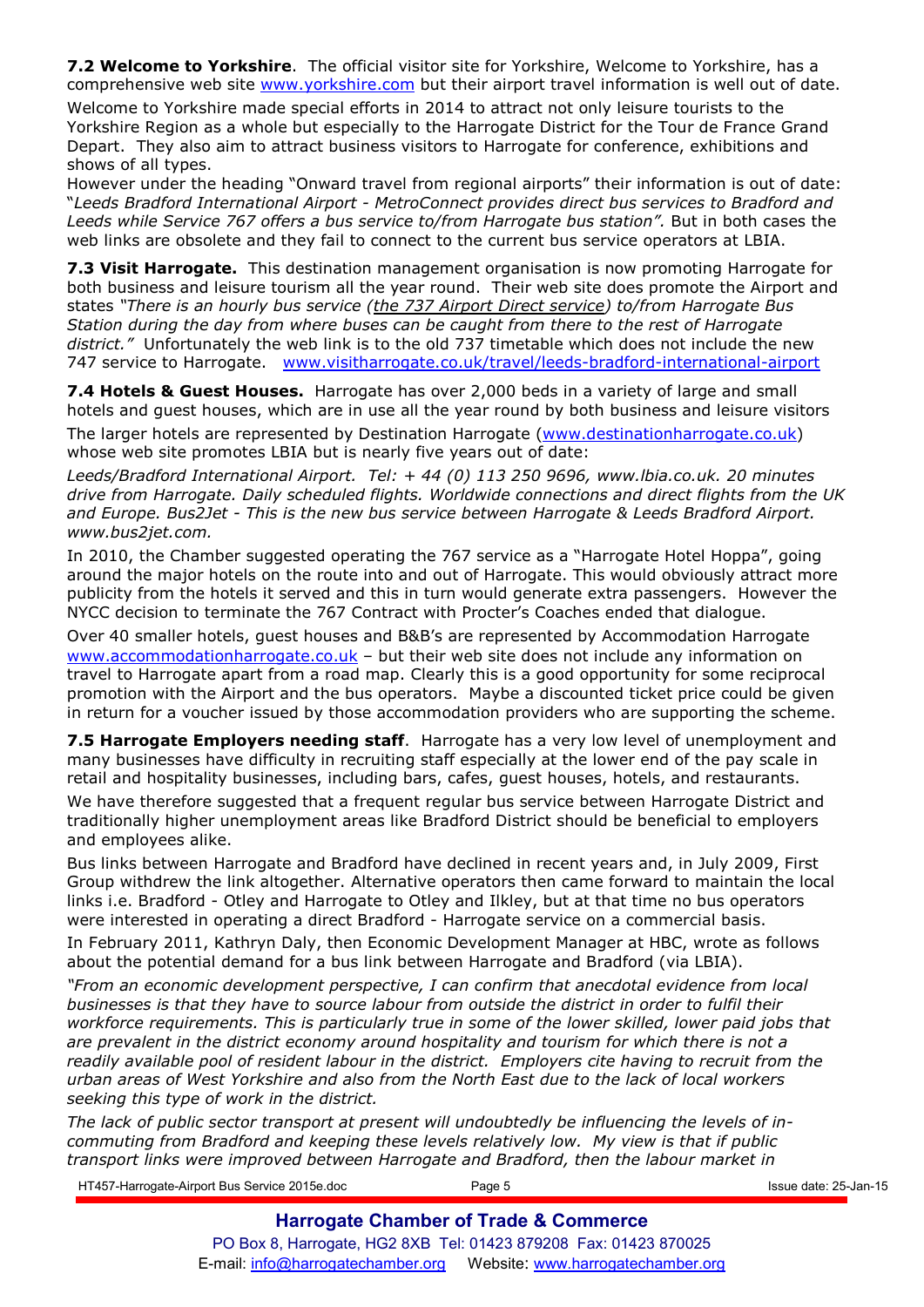*Bradford could become an increasingly important provider of workers to employers in the Harrogate district."* 

Hence the Chamber supported the Centrebus proposal in 2011 to operate a Bradford to Harrogate service via the Airport. However we feel that this route has not been very well promoted either to employers or to unemployed people in Bradford who might be suitable for jobs in Harrogate. This opportunity needs to be promoted through local Job Centres and Recruitment Agencies in Bradford District and also to larger employers in Harrogate. To be attractive a low cost weekly or monthly season ticket might be needed, which could in some cases be subsidised by employers

**7.6 Residential Community Bus Service Promotion.** The 747 Harrogate-Airport-Bradford bus service is now operated as a local bus service so that passengers can and do get on or off at all the designated bus stops along the route. It is therefore quite popular with communities in North Yorkshire such as Kirby Overblow, Huby, Weeton, etc., (Note – the hourly Harrogate – Huby – Pool – Otley – Ilkley/Guiseley service operated by Connexions Buses runs on a commercial basis on Mon-Sat during the day) It could perhaps be made more popular by additional local promotion plus an offer of reduced price "shoppers' tickets" on off-peak services. These could easily be promoted via the local Parish Councils and Community Centres - and via the local newspapers and radio stations. *(NEW SUGGESTION: Put a bus stop at the new Apperley Bridge Station on Ilkley Line.)* This principle could be extended by re-routing the 747 service from Pool via Otley or possibly via Menston to the Airport, replacing some of the existing 967 services to the Airport. Local residents suggest that the extra journey time via Otley would be no more than 5 or 10 minutes. There would then be a saving on the operating cost and the subsidy for the existing 967 Airport service,

whilst the extra passengers would boost revenue for the 747 service.

**7.7 Airport Staff Transport.** The Airport Management have tried hard to encourage more staff to use public transport but the bus timings rarely match shift change times. Again it is really a question of frequency rather than actual schedules that need adjusting to make this a practicable solution for more staff employed by the Airport, the Airlines and many supporting services.

**7.8 College Students.** Harrogate College attracts students from across North and West Yorkshire. It is located near to the Oatlands bus stop on the Leeds Road route of the Airport Bus service, so it could be used by students from Bradford District and from other residential areas along the route. To be attractive a low cost weekly or monthly season ticket might be needed,

**7.9 Airport Bus-Rail Interchange.** One more suggestion is to develop the Airport as a bus / rail interchange as it is envisaged that a wider network of local services will develop as the airport expands following planning consent granted for enlarging the terminal building, coupled with long term plans for a rail link to the Airport, together with a Parkway Station and a very large car park.

**7.10 Limited Stop – Express Service.** The 747 service is long route taking between 75 and 90 minutes end to end depending on traffic This begs the question could the route be simplified in the Yeadon/East Guiseley area and made Limited Stop to/from say Greengates to Bradford Centre, where there are alternative local services. Also bearing in mind the Bradford City Centre Regeneration is now well under way, is there not scope for promoting better "connectivity" between Harrogate and Bradford? We think the above could help to improve Airport passenger numbers, although it might reduce the number of local link journeys.

**7.11 Wider publicity required.** All of the above suggestions require more publicity through a variety of channels, but there appears to be no coordinated effort by the different organisations to publicise these important Bus Services to existing and potential users. May we suggest compilation of an e-mail list of all the relevant organisations that could help to promote all the Airport Bus Services? Then the Operators could ensure that they are all informed of any future changes in the services and about any special offers to encourage greater use of these services.

**7.12 Marketing responsibility**. We appreciate that Metro provide comprehensive passenger information in the form of timetable leaflets, on-line timetables, road side timetable displays and real time updates for passengers. However with regard to marketing and promotion, we understand that Metro contracts are awarded on a minimum cost basis, all revenue taken from passengers rests with the operator and it is therefore in the operators' interest to maximise revenue from the service by carrying out additional marketing and ticketing initiatives. We therefore urge Yorkshire Tiger to undertake many of the above marketing suggestions as they will gain from the additional fare revenue.

HT457-Harrogate-Airport Bus Service 2015e.doc **Page 6** Page 6 **Issue date: 25-Jan-15** Issue date: 25-Jan-15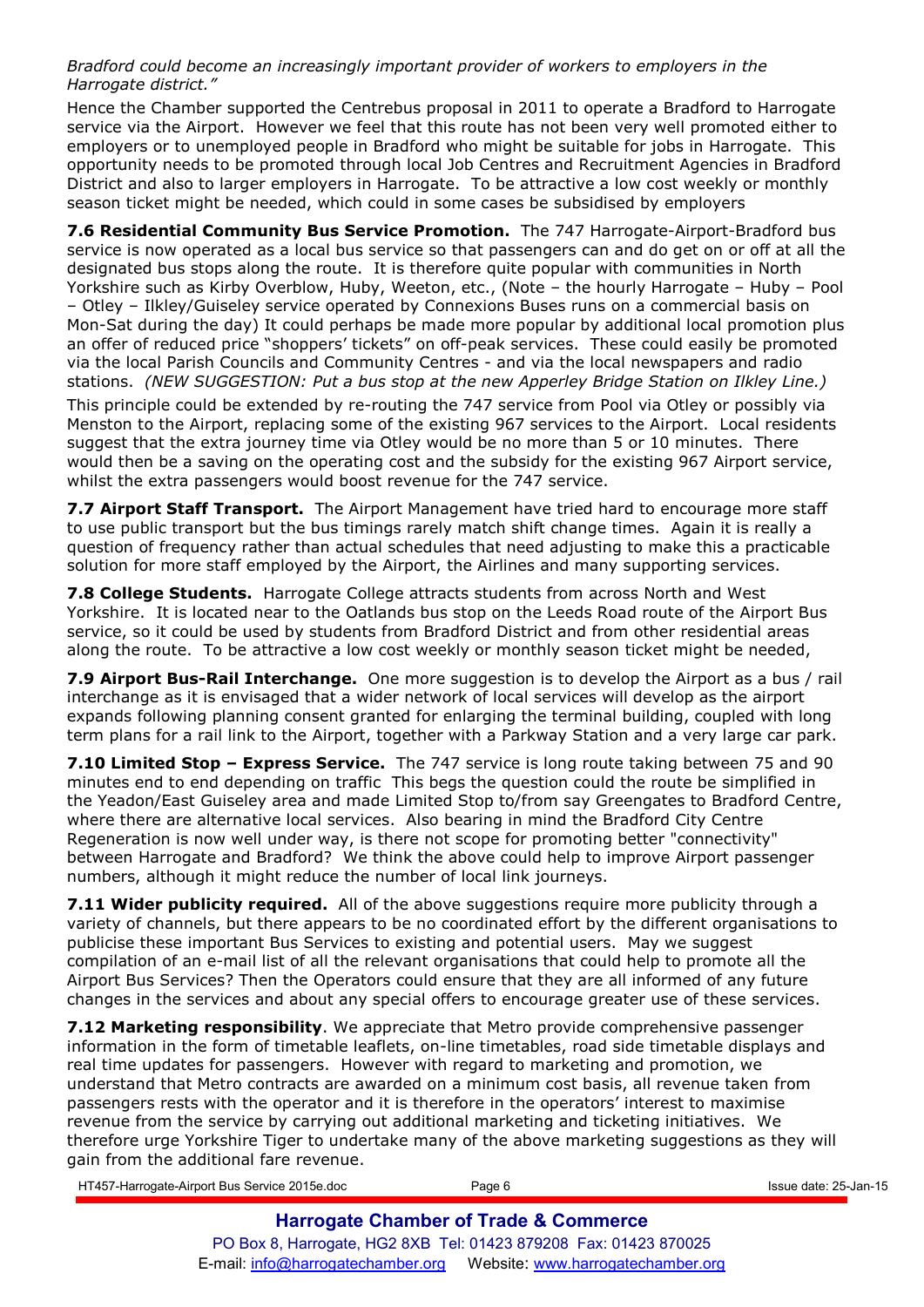## **8. CONCLUSIONS & RECOMMENDATIONS**

The current 60 minute frequency Harrogate-Airport-Bradford service operated by Centrebus since May 2011 and by Yorkshire Tiger since September 2013 is a significant improvement on the previous 90 minute frequency 767 Harrogate-Airport only service previously operated by Transdev from 2005 until 2011.

However it is still not adequate in terms of frequency, reliability and operating hours. As the numbers of Airport passengers currently using the service appears insufficient to justify increasing the frequency and operating hours, it is vital that efforts are made to attract other fare-paying passengers to and from other places along the route.

Current publicity for the service in North Yorkshire is limited and several important web sites show out of date information on the Airport bus services, so updating these should be the first priority.

Then there should be a fresh campaign by Yorkshire tiger in conjunction with Metro, NYCC and HBC to promote the 747 service to all relevant Organisations, Hotels, Guest Houses, Visitor Attractions, Employers, Job Centres, Colleges, Shopping Centres, Parish Councils and Community Centres and similar places along the route. This Chamber is willing and able to help promote the service by bulk e-mails to all known businesses situated in the relevant postcode areas served by the 747 service plus inserts in our monthly REVIEW newsletter.

Pending implementation of such a publicity campaign we urge METRO, NYCC and the Airport to at least maintain their current funding for the service – and if possible increase it to cover the "missing" early morning and evening services so that it can serve all current scheduled flights.

Bread Adender

## **PAPER COMPILED BY BRIAN L DUNSBY, CHIEF EXECUTIVE HARROGATE CHAMBER OF TRADE & COMMERCE. January 2015**

## **APPENDICES**

## **A. RELEVANT CONTACTS**

The following individuals and organisations have provided key information used in this paper

**Kathryn Daly, Strategic Development Manager, Harrogate Borough Council**  E: Kathryn.daly@harrogate.gov.uk www.harrogate.gov.uk

**Clive Hopkinson – Bus Network Co-ordinator, West Yorkshire Combined Authority**  E: clive.hopkinson@westyorks-ca.gov.uk www.westyorks-ca.gov.uk | www.wymetro.com

**Abigail Houlden, Business Administration Manager, Leeds Bradford International Airport**  E: Abigail.Houlden@lbia.co.uk www.lbia.co.uk

## **Michael Moore, Commercial Officer, Yorkshire Tiger,**

E. michael.moore@yorkshiretiger.co.uk www.yorkshiretiger.co.uk

## **Jeff Thomas, former Parish Councillor, Huby**

E: brenda.thomas44@btinternet.com

## **B. CHAMBER QUESTIONS + RESPONSE FROM YORKSHIRE TIGER - October 2014**

Harrogate Chamber submitted a series of questions via Clive Hopkinson at WYCA and Michael Moore responded on behalf of Yorkshire Tiger to address a number of our comments as follows. The questions are in black Times Roman 10 point and the replies are in blue Calibri 11 point, copied directly from the e-mail:

HT457-Harrogate-Airport Bus Service 2015e.doc **Page 7** Page 7 **Issue date: 25-Jan-15** Issue date: 25-Jan-15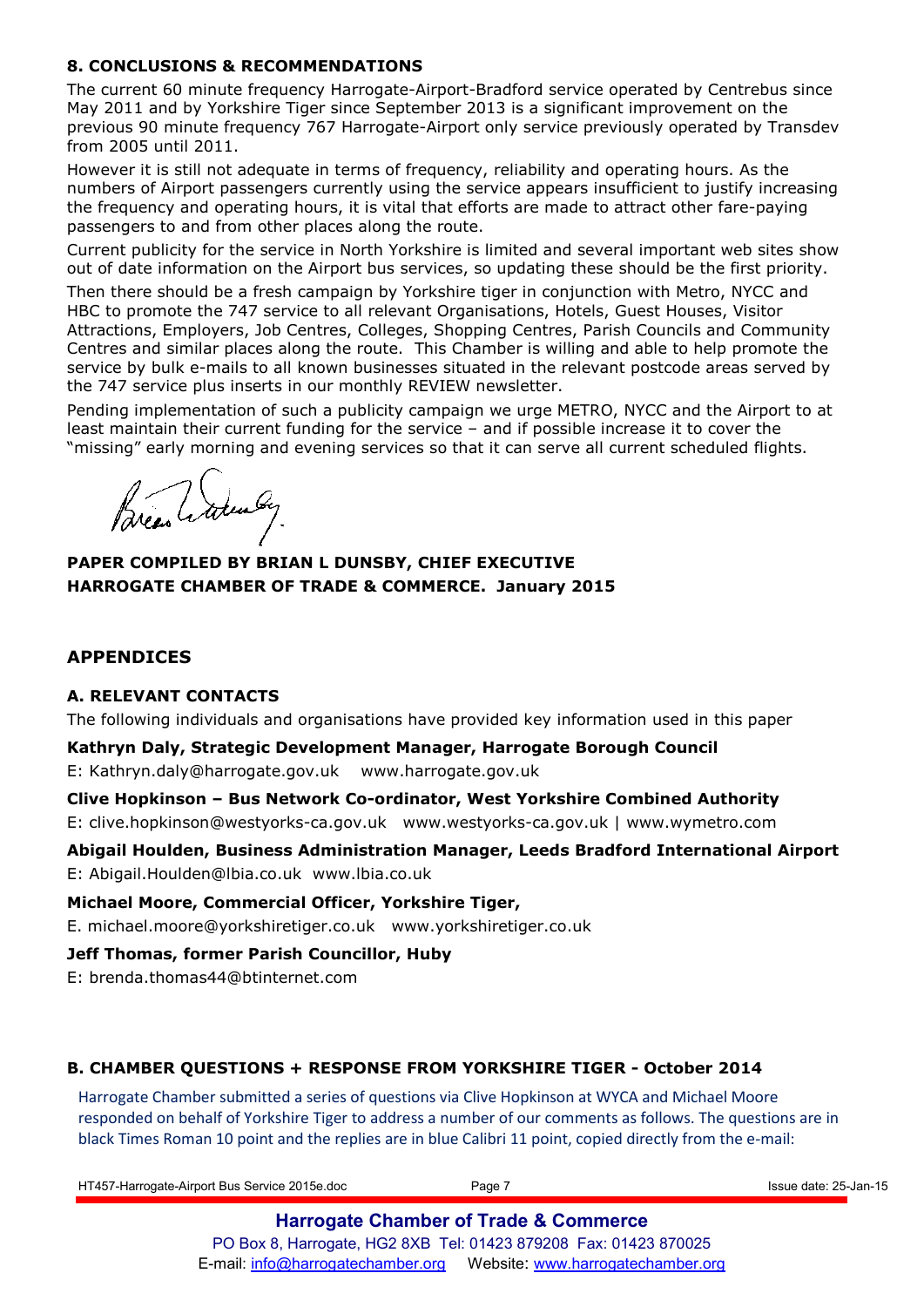**Q1. Early morning ex Airport.** What is the point of running buses out of the Airport at 04.35, 05.37 and 06.11 when no passengers are around - is this just for the few night shift workers - or are these bus now stabled at LBIA overnight instead of in a bus garage Leeds or Bradford?

At the least we need the 21.48 journey from Bradford to LBA extending to Harrogate - departing LBA at 22.28 it could reach Harrogate by 23.02.

**A1. Early morning ex Airport.** The buses that operate 737 and 747 operate from our Leeds depot, they currently operate out of service between Leeds Depot and Bradford, we are now running these buses as earlier trips on 757 first and then we are running these from the Airport to Bradford in service rather than run empty.

**Q2. Early morning ex Harrogate.** The 05.15 from Bradford reaches the Airport by 05.51 - but the first bus from Harrogate does not leave until 05.46 and does not reach the Airport until 06.16. This is far too late for passengers to check-in for several early morning flights such as Amsterdam (06.15 & 07.00), Dublin (06.30), Aberdeen (07.00) and Southampton (06.40). Where does this bus start from now? Could it not start any earlier?

**A2. Early morning ex Harrogate.** The 0515 from Bradford replaced the pre-existing 0510 from Bradford. The 0546 from Harrogate is the previously timed 0600. At this current time it is not possible to run this journey any earlier due to length of the drivers duty – 0546 was as early as we could go. We would be happy to look again at this for the start of the summer timetable, but given the low revenue on the Harrogate section we would need some financial support for the additional costs.

**Q3. Evening departures from the Airport to Harrogate.** The last bus to Harrogate now leaves the Airport at 21.28, whereas Bradford bus runs on until 23.30. This means for example that Harrogate passengers on the following scheduled flights would be likely to miss the bus:

> 21.05 Aberdeen eastern airways 21.20 Amsterdam KLM 21.30 Düsseldorf Jet.2 21.50 Dublin Ryanair 22.30 Alicante Jet.2 23.50 Malta Ryanair

(The above pattern of arrivals may vary day to day but broadly very much the same each day. Winter schedules of course may change things.)

**A3. Evening departures from the Airport to Harrogate.** Likewise, the last buses are direct replacements of pre-existing journeys that we have been contracted to provide. No additional journeys have been provided to Bradford. Again the drivers' hours limit any change now, but again we would be happy to provide something for the start of the summer timetable, if financial support was available.

Whilst I appreciate that there may be a view that we could absorb these extra hours at no cost, this is not feasible – the Harrogate leg carries only one third of the number of passengers that we carry on the Bradford leg where we are currently fully funded to operate until late. If some additional funding can be made available then we would be happy to provide these additional journeys.

**Q4. Publicity claims.** Metro state in their latest Public Transport Changes leaflet that the new timetable *"will improve service punctuality and reliability, offering better links to the airport to suit flight times and airport shift patterns."*  Frankly we cannot see how this benefits Harrogate at all! Metro will no doubt say it's NYCC that is the problem, but we wonder if it is Yorkshire Tiger who are "calling the tune"

**A4. Publicity claims.** It is our responsibility to operate our services punctually and reliably and ultimately if we fail to do so it is solely Yorkshire Tiger that has to answer to the Traffic Commissioners – however we work closely with Metro for the benefit of all passengers; it would have been ideal for us operationally to introduce a timetable from July, however we agreed with Metro to delay the service change to the end of the summer season for the passenger clarity.

Service 737 has suffered greatly by an increased level of traffic on the road since the service was first linked through and a disproportionately higher level of roadworks on the route. Journeys on service 737 have been running in some cases up to 50 minutes late, primarily because the 737 could not operate the return journey in 3 hours. By connecting to the 747 we are much more confident that the return journey can be undertaken

HT457-Harrogate-Airport Bus Service 2015e.doc **Page 8** Page 8 Issue date: 25-Jan-15 **Harrogate Chamber of Trade & Commerce**